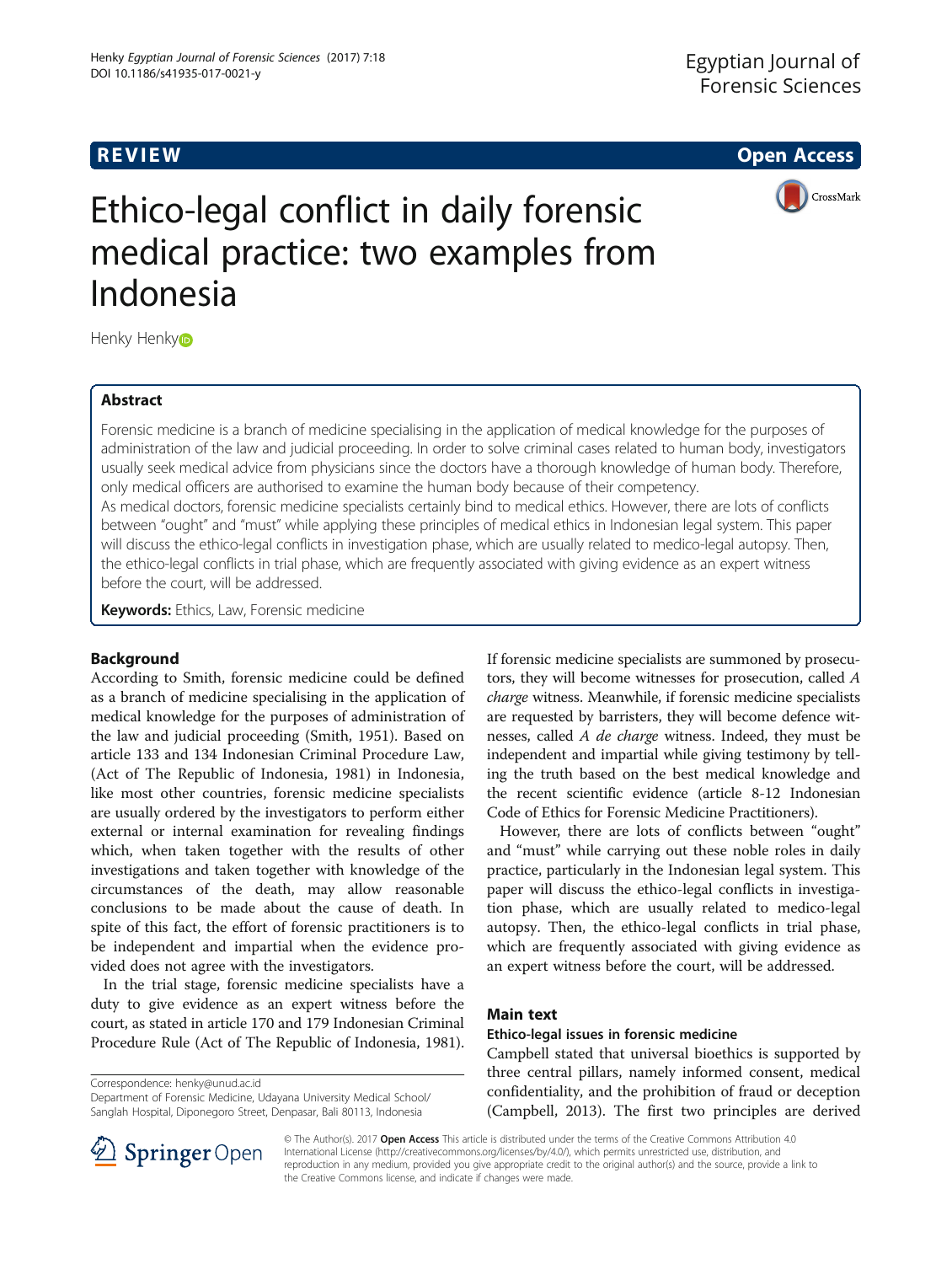from the principle of respect for autonomy. Beauchamp and Childress bear a meaning of autonomous action as intentionally, understanding, and free of control (voluntariness) without influence, coercion, and manipulation. Autonomy is a personal right which entails that other people have an obligation to respect it. Medically, physicians have positive obligations and negative obligations to their patients. The former are the obligations to provide information to others which foster autonomous decision making, known as informed consent, while the latter are the obligation not to interfere with others, to respect their right to privacy which is recognised in part as confidentiality (Beauchamp & Childress, [2013\)](#page-2-0).

It may be that these two pillars of bioethics do not have quite the universal application they are sometimes thought to have. The emphasis on autonomy does not sit easily in communitarian cultures, such as Indonesia, where family groups and not individuals are the relevant, or more important, social unit. Therefore, the two principles of universal bioethics are in conflict with Indonesian regulation. First, in the investigation phase, the conflict arises when asking consent for performing an autopsy. Second, in the trial phase, the issue develops while maintaining medical confidentiality in the court. These issues which will be discussed further.

#### Autopsy and informed consent

An autopsy or a post-mortem examination is a medical procedure involving the examination of a dead body to determine the cause of death. It may involve invasive medical procedures to open the body cavities or dissection (Payne-James et al., [2011](#page-2-0)). As a doctor who has ethical responsibilities, informed consent should be obtained before conducting an autopsy.

The elements of informed consent are threshold, information, and consent. The first element consists of competence and voluntariness. Disclosure, recommendation and understanding make up the second element. Finally, decision and authorisation completed the third element of informed consent (Beauchamp & Childress, [2013](#page-2-0)). In my opinion, the first element is the most important of the three since it illustrates a capacity to comprehend information. Surely, a dead body does not have these elements. Thus, it is quite impossible to perform informed consent to a deceased person.

However, it might be possible to obtain her consent while she still alive by finding the late's advance directives. Sanner, et al. found that 84% subjects consent to autopsy of themselves (Sanner, [1994\)](#page-2-0). But, usually, there is a resistance by relatives. Oluwasola, et al. discovered that only 13 of the 150 subjects (8.7%) would consent to autopsy on their beloved family (Oluwasola et al., [2009](#page-2-0)).

The reasons of refusing an autopsy by relatives are fear of mutilation of body, delaying the funeral, objection expressed by the patient before death, deceased considered too young or too old, lack of feedback of results to relatives, concerns about removal of organs from the body, lack of adequate information on indications for autopsy, dislike of the procedure, little benefit to the patient, religious objections and cultural reasons.

Nevertheless, it is vitally important to respect the late's advance directives. Downie, et al. has argued that the individual interests persist after death (Downie et al., [2008](#page-2-0)). But, some may claim that a human corpse is not a property so that a dead person no longer has interests.

However, philosophically, there is a possibility of posthumous harm. Wilkinson, citing Pitcher and Feinberg, has contended that people require others to fulfil their goals, especially when they die (Wilkinson, [2011\)](#page-2-0). So, a dead person may be harmed when their interests are hindered.

But, several scholars have assumed that the interests of the living are more important than the interests of the dead. The deceased person's decision could psychologically harm the family's feeling so that the family autonomy should also be respected. The feminist approach of relational autonomy would contend that autonomy develops because of the social environment, which mostly constituted by family members (Ells et al., [2011](#page-2-0)). Thus, the late's interest could be extended to the living relatives.

Yet, the bereaved family members usually lack the capacity to make valid decisions and to give consent. The family members are in emotional distress because they recently have lost their loved one. Therefore, the first element of informed consent is not met. Rather than seeking for consent, it would be morally proper to inform and educate the next of kin about the benefit of autopsy.

In addition, respecting the decision to refuse an autopsy will lead to the obstruction of justice because of its benefit for the public good. For instance, to decrease the index of crime. It should keep in mind that forensic medicine has specific and unique characteristics because it serves the interface of two professions: medicine and law. It differs from other medical professions relationship which only involves two parties: the doctor and the patient. In forensic medicine, the decision to do an autopsy often involves tension between three parties: the doctor, the next of kin, and the society (as articulated by the law). When this conflict arises, the authorities will usually put the interests of the public good over family preferences in deciding whether or not there will be an autopsy. In other words, balancing the right thing in accordance with law and public benefit while taking into account to the greatest possible extent the views of the family requires considerable ethical sensitivity.